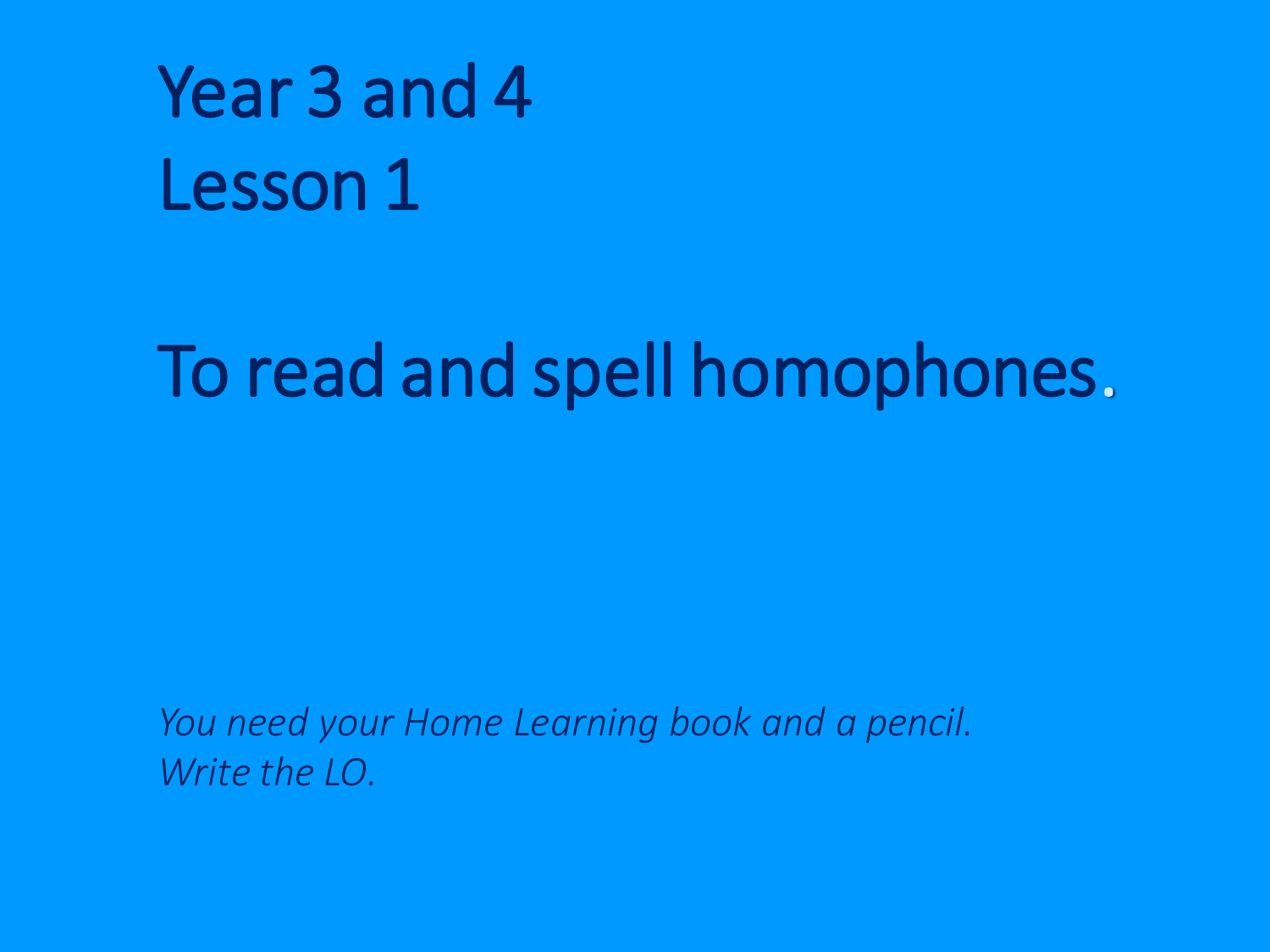### To remind you about homophones, go onto this website

#### <https://www.bbc.co.uk/bitesize/topics/zqhpk2p/articles/zc84cwx>

#### Watch the video



#### **Homophones**

Homophones are words that sound the same but have different meanings.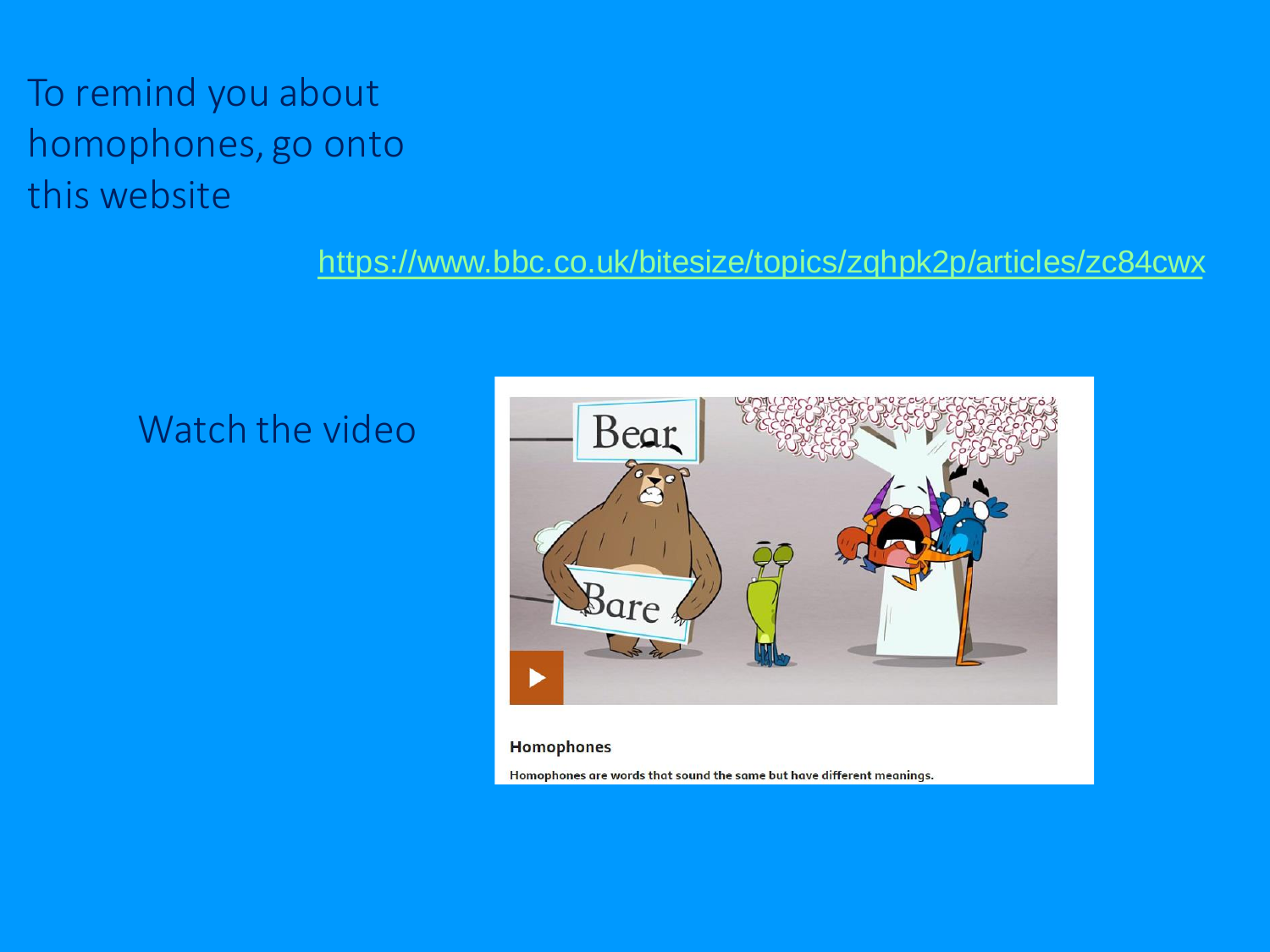

### words that sound the same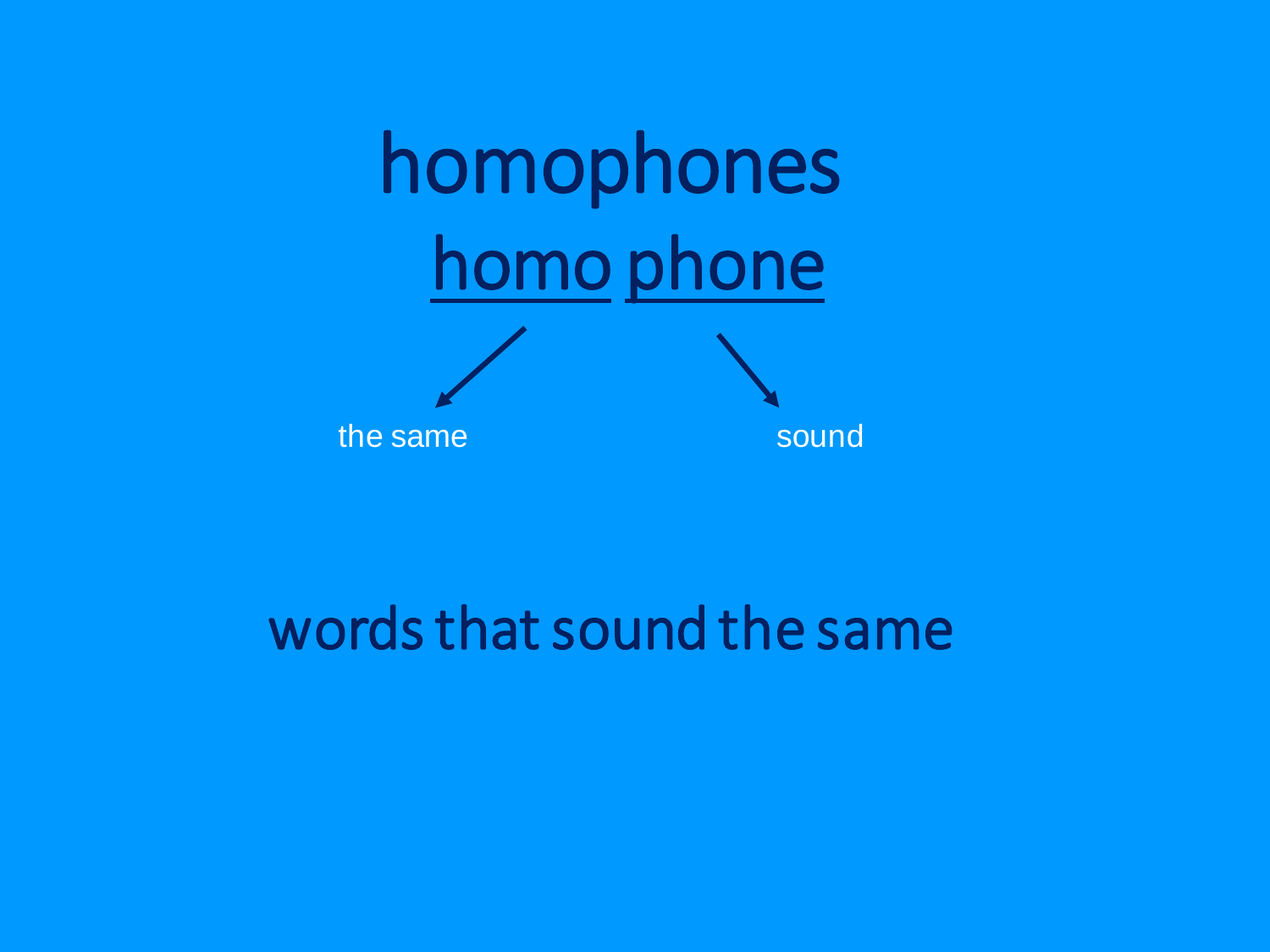*Match up the homophones. Write each pair in your book. Extra: write a sentence for each.*

pair weak sun ate way hare whale flour

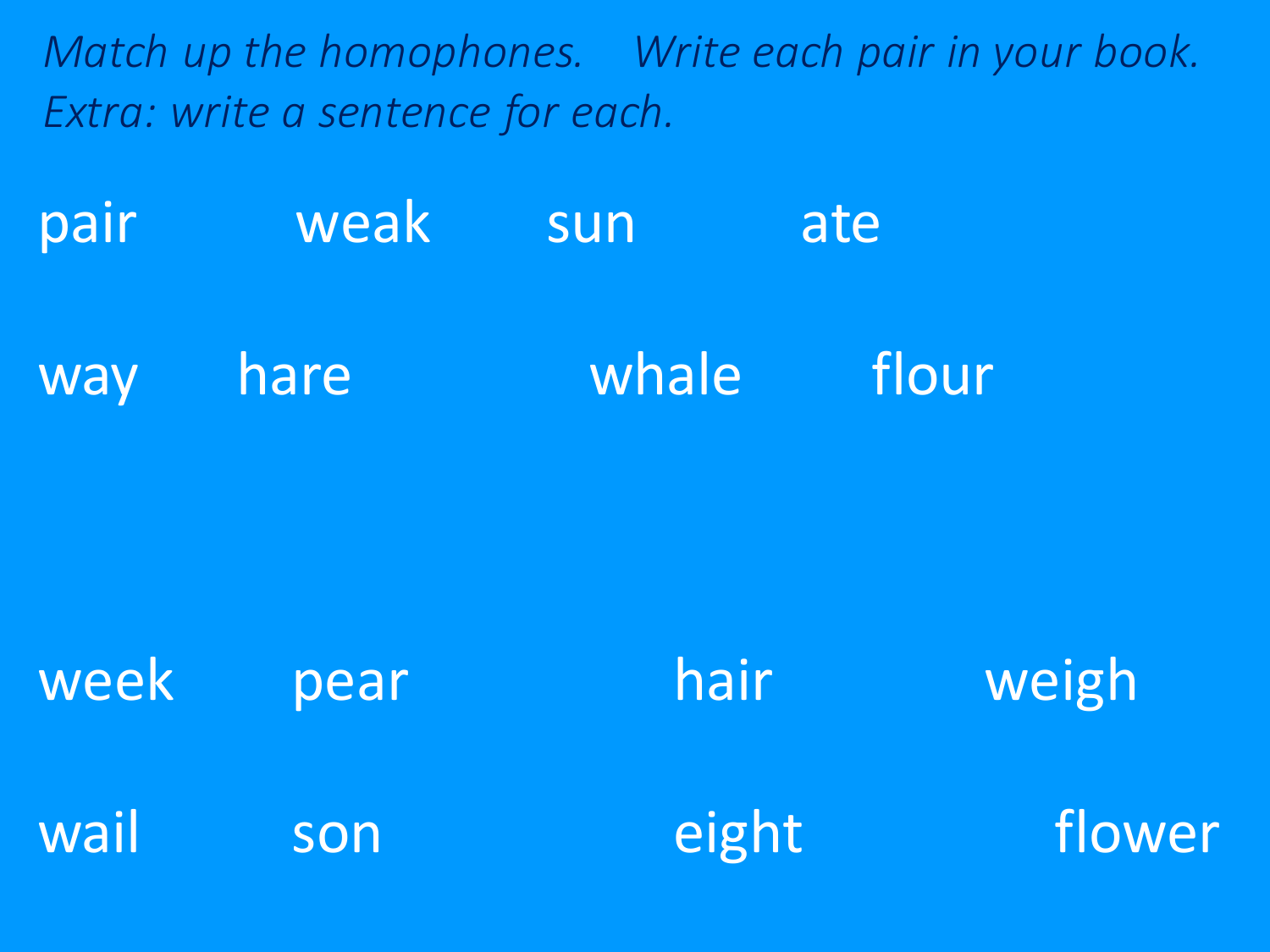Close your Home Learning book, you are going to have a go at spelling the homophones now.

You need a scrap piece of paper and a pencil.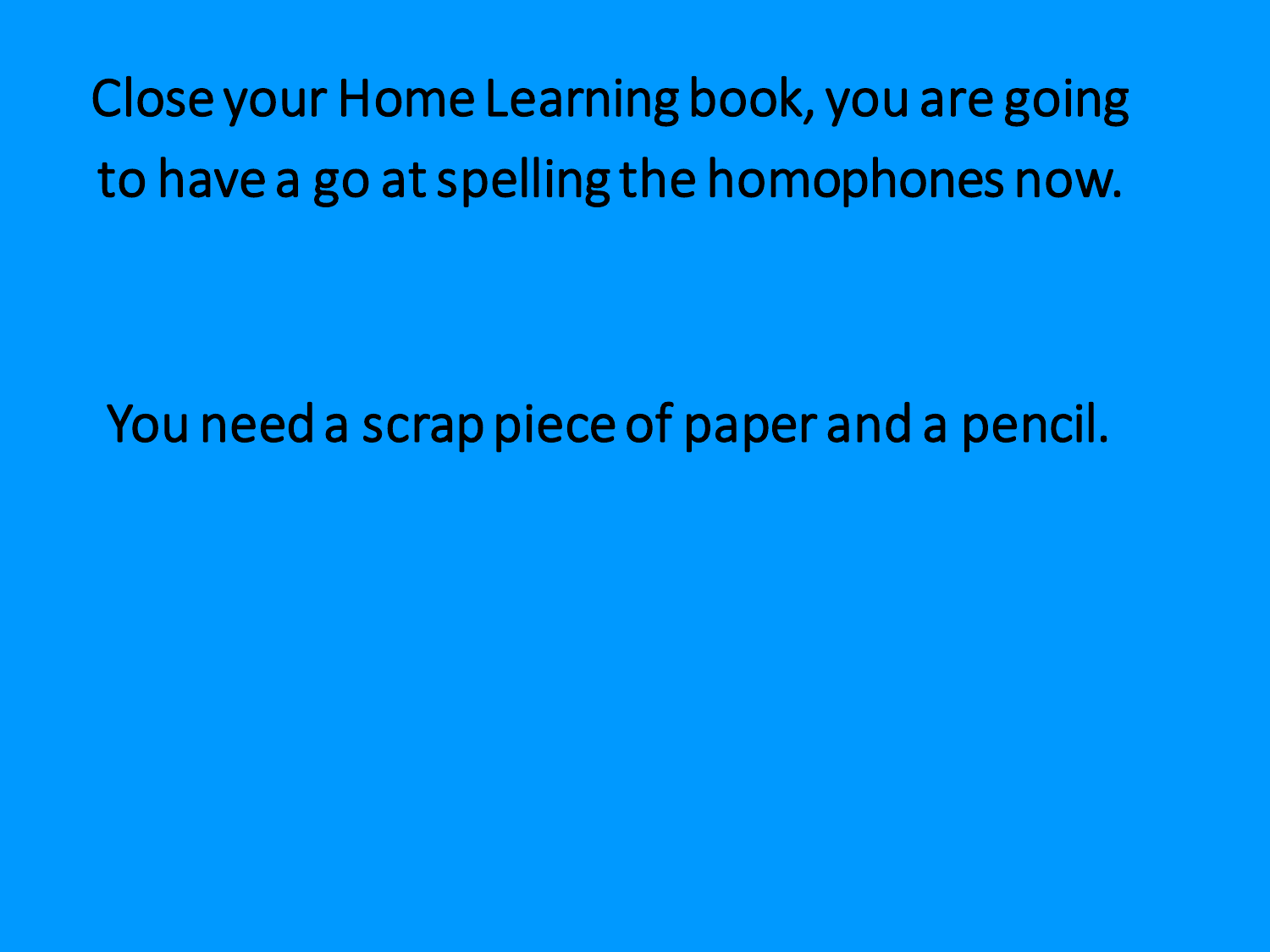You will see a written clue and then picture clues. As soon as you know the homophone pair, write them down.

You will then see the homophone words so you can check their spelling.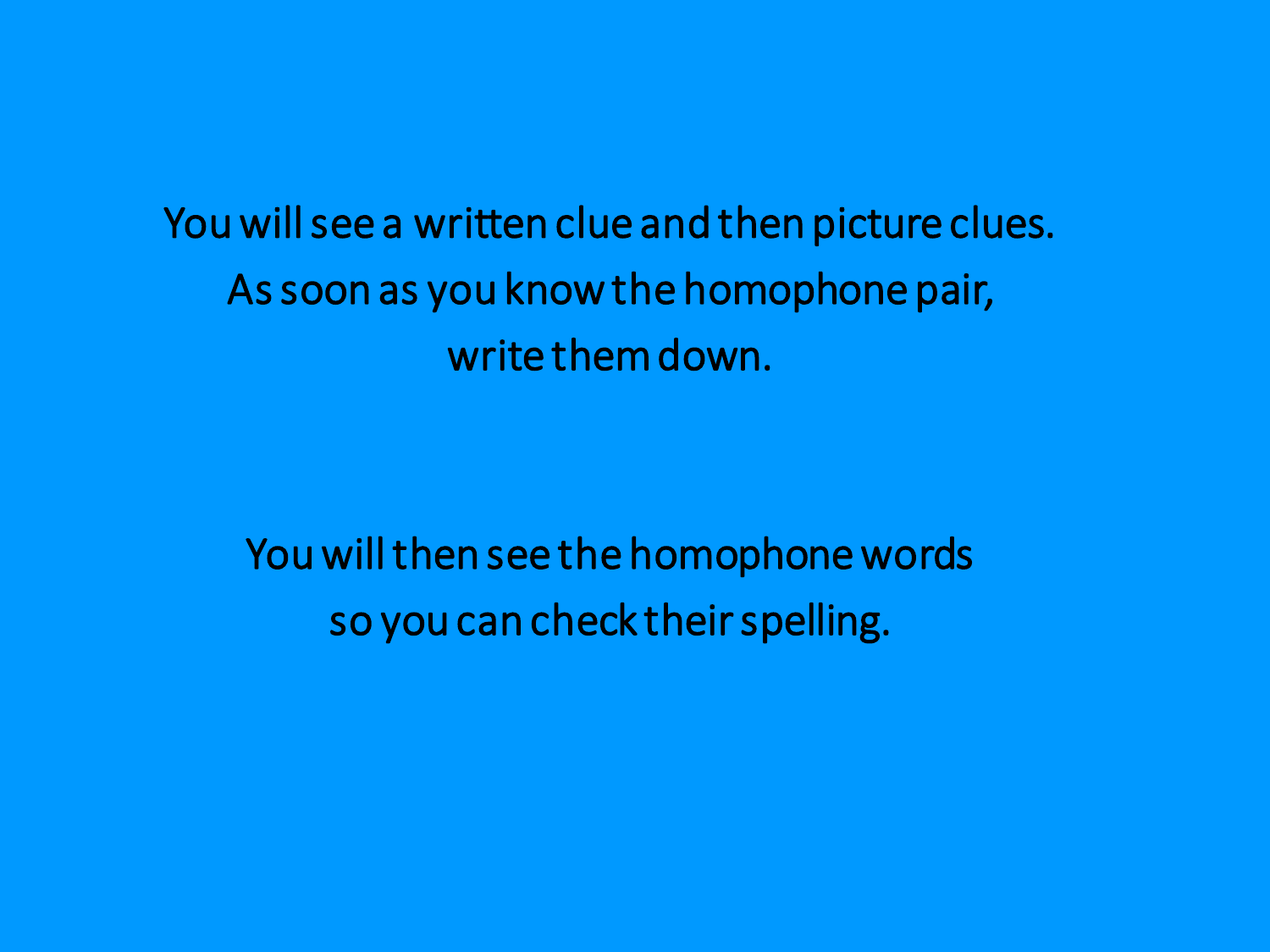# two of a fruit





pear

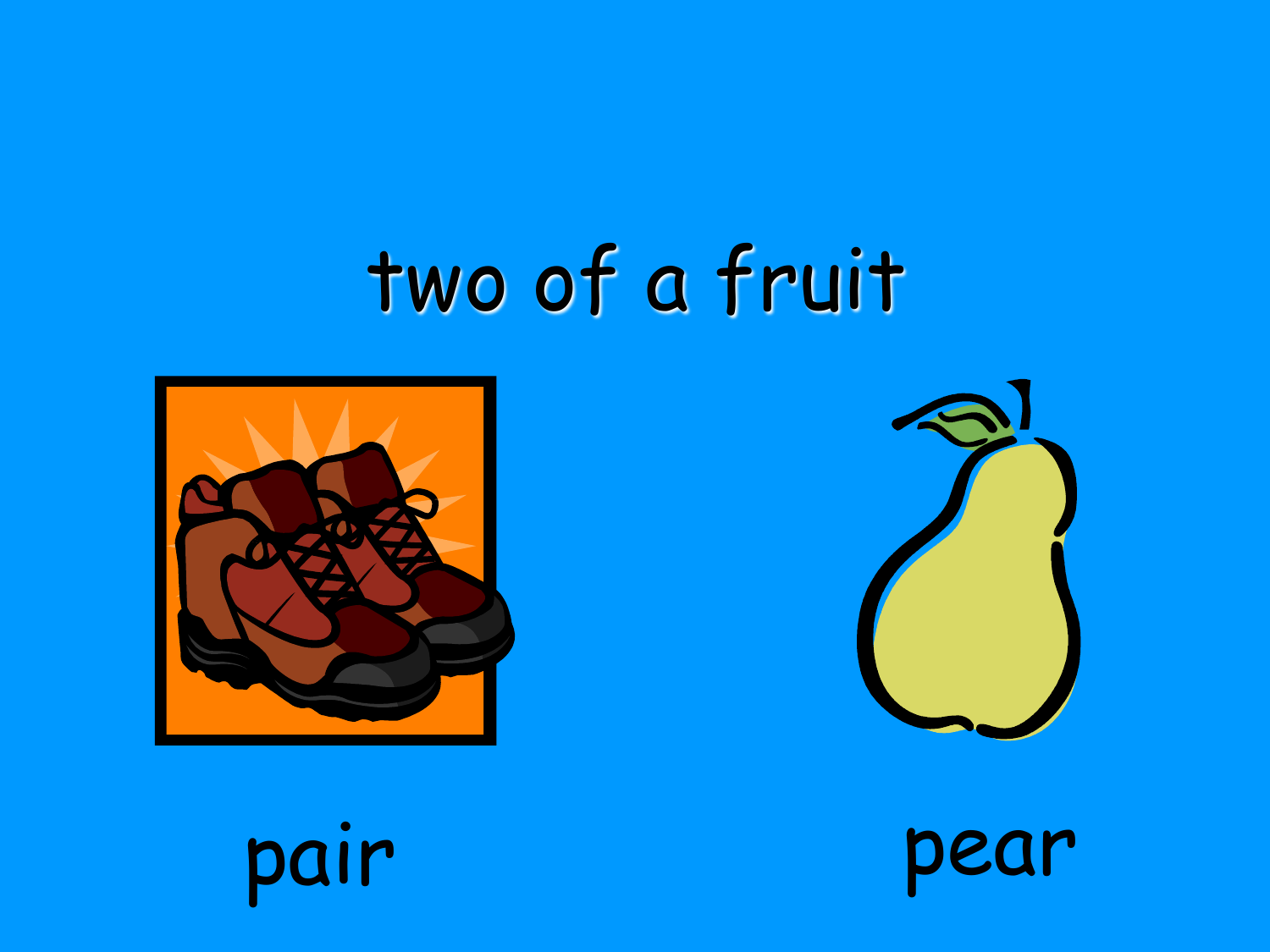# not strong for seven days



**Monday Tuesday** Wednesday **Thursday** Friday **Saturday Sunday** 

weak week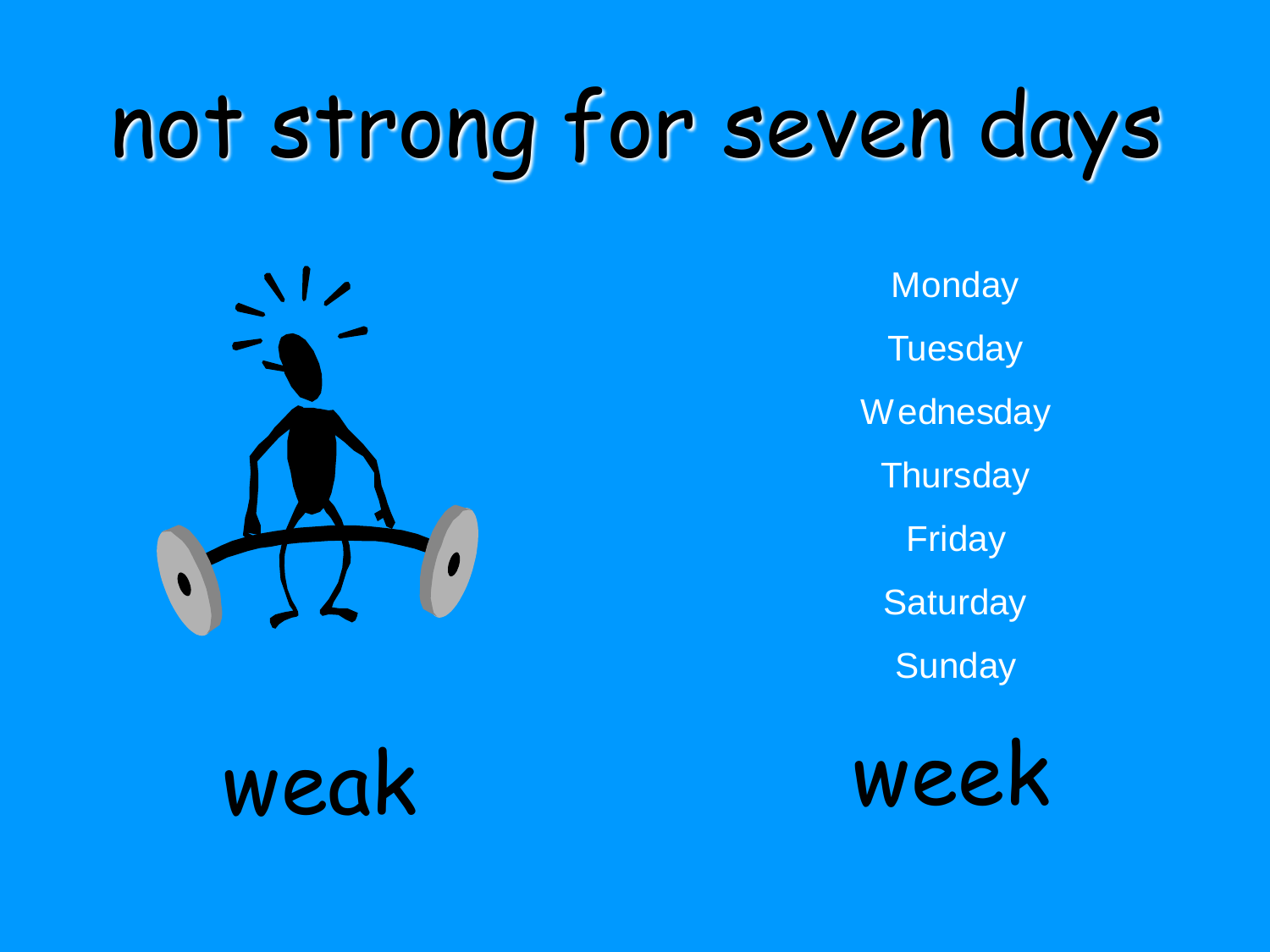# a type of animal that grows on your head





hare hair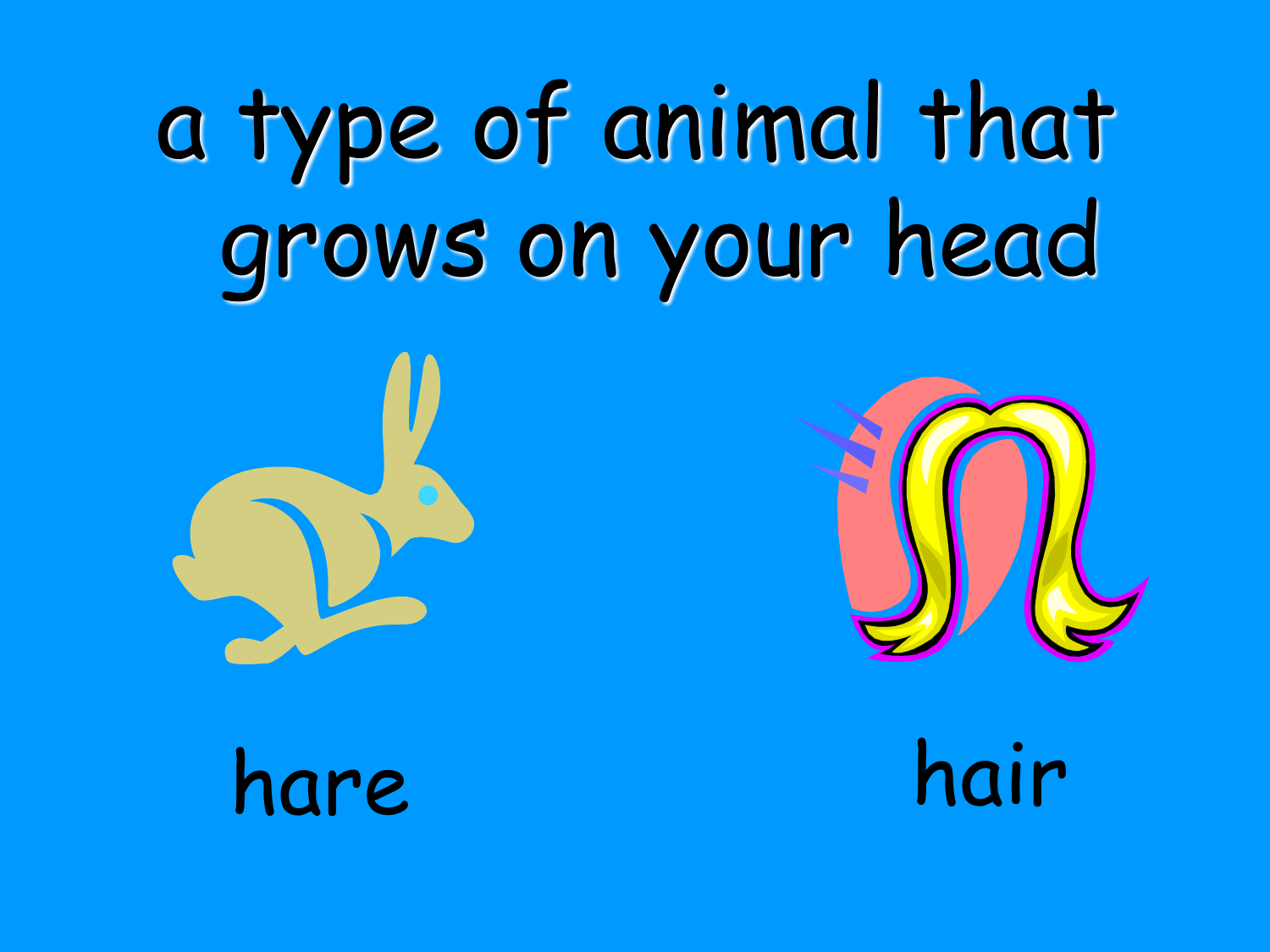## a baking ingredient in the garden





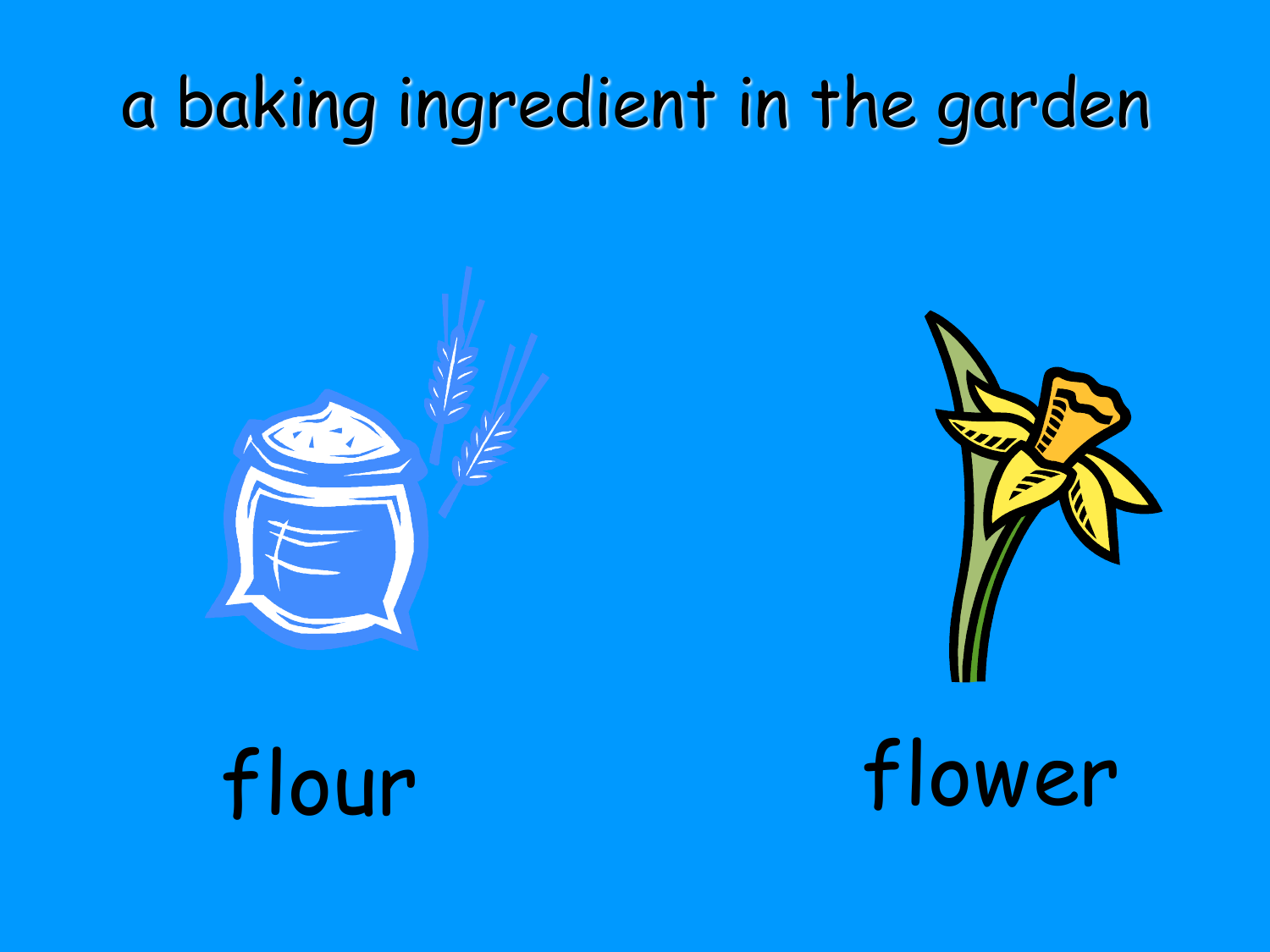# to cry for a sea creature





wail whale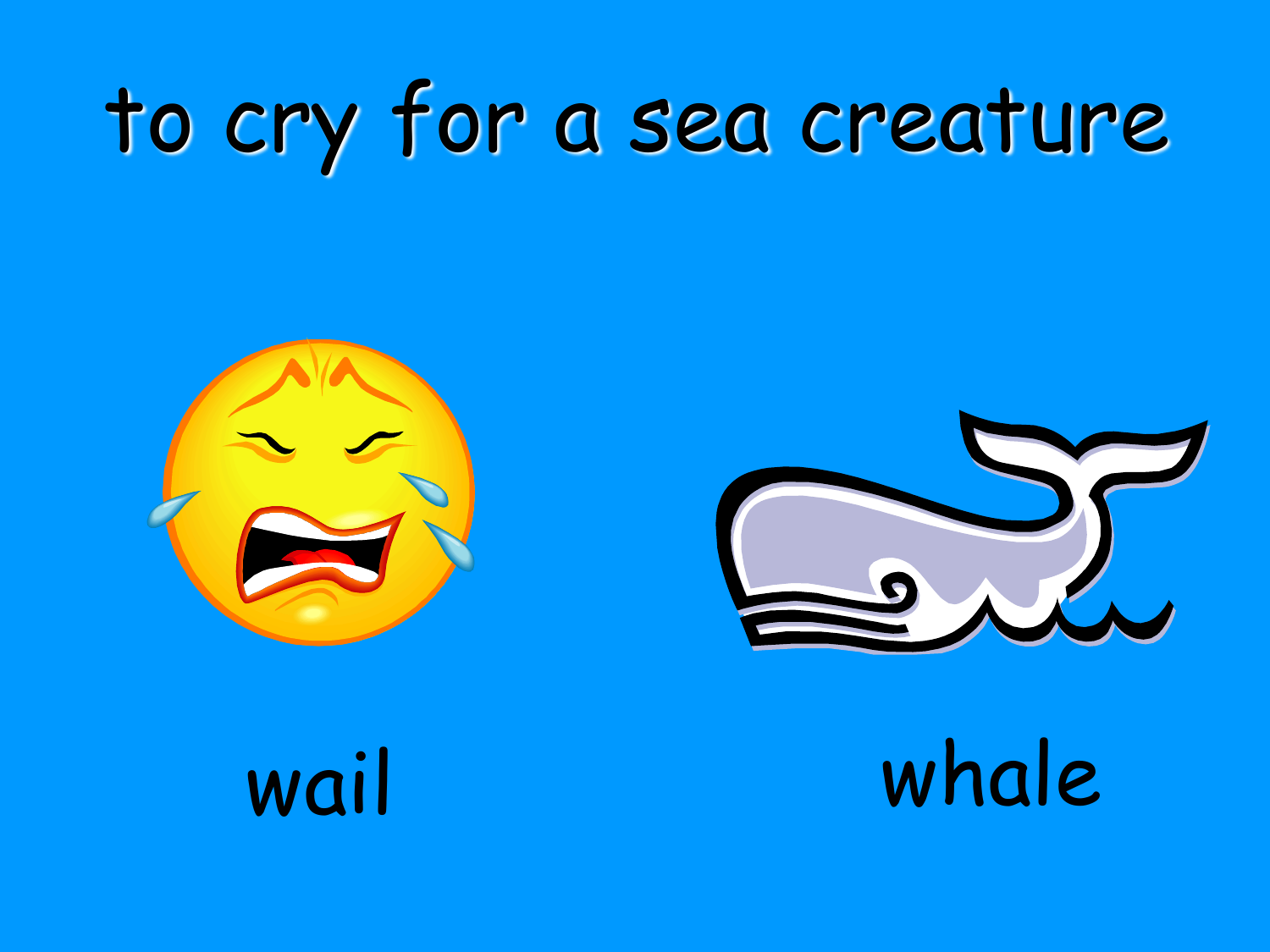# swallowed the number





ate

eight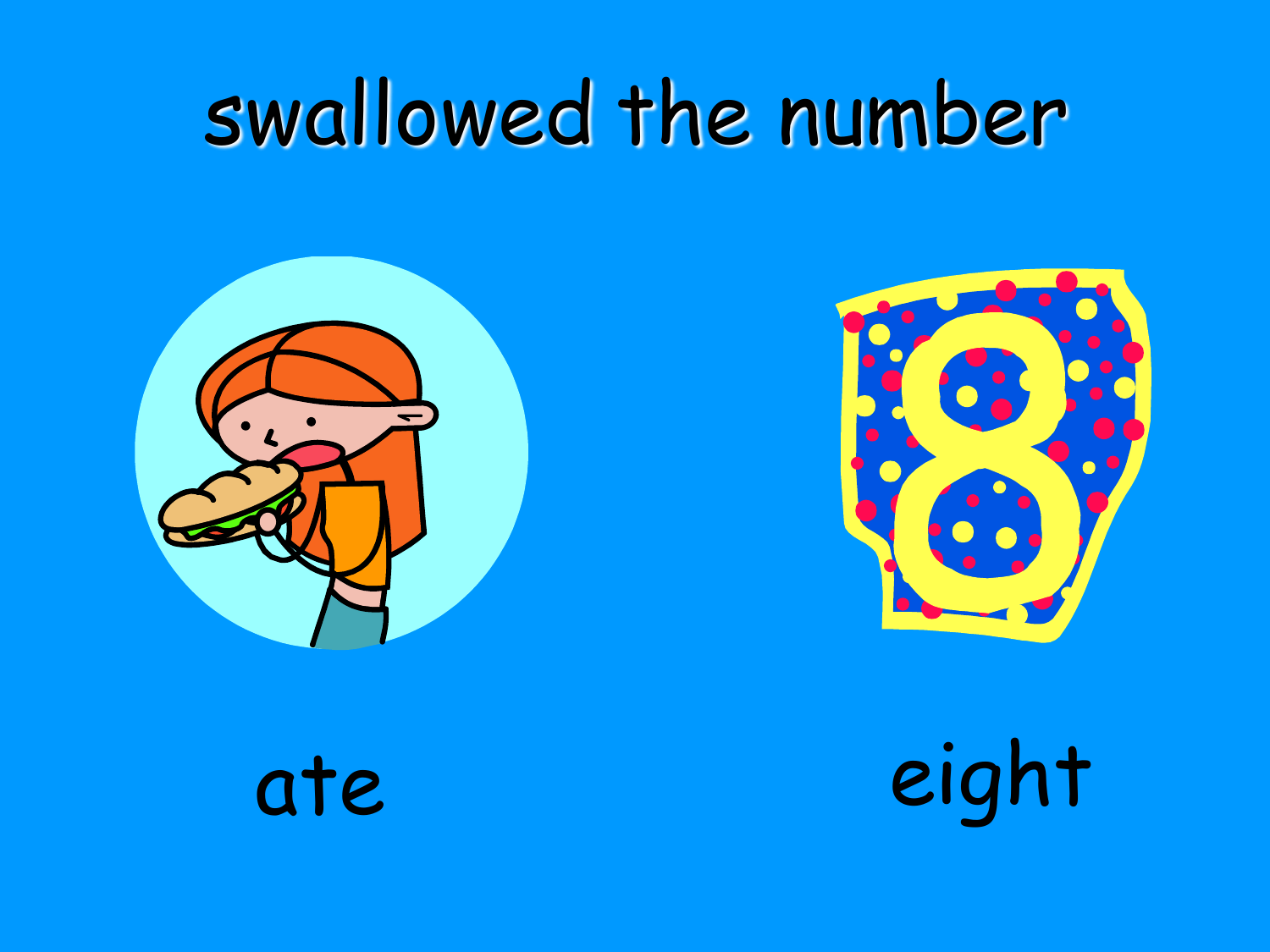# a boy the planets orbit





son

sun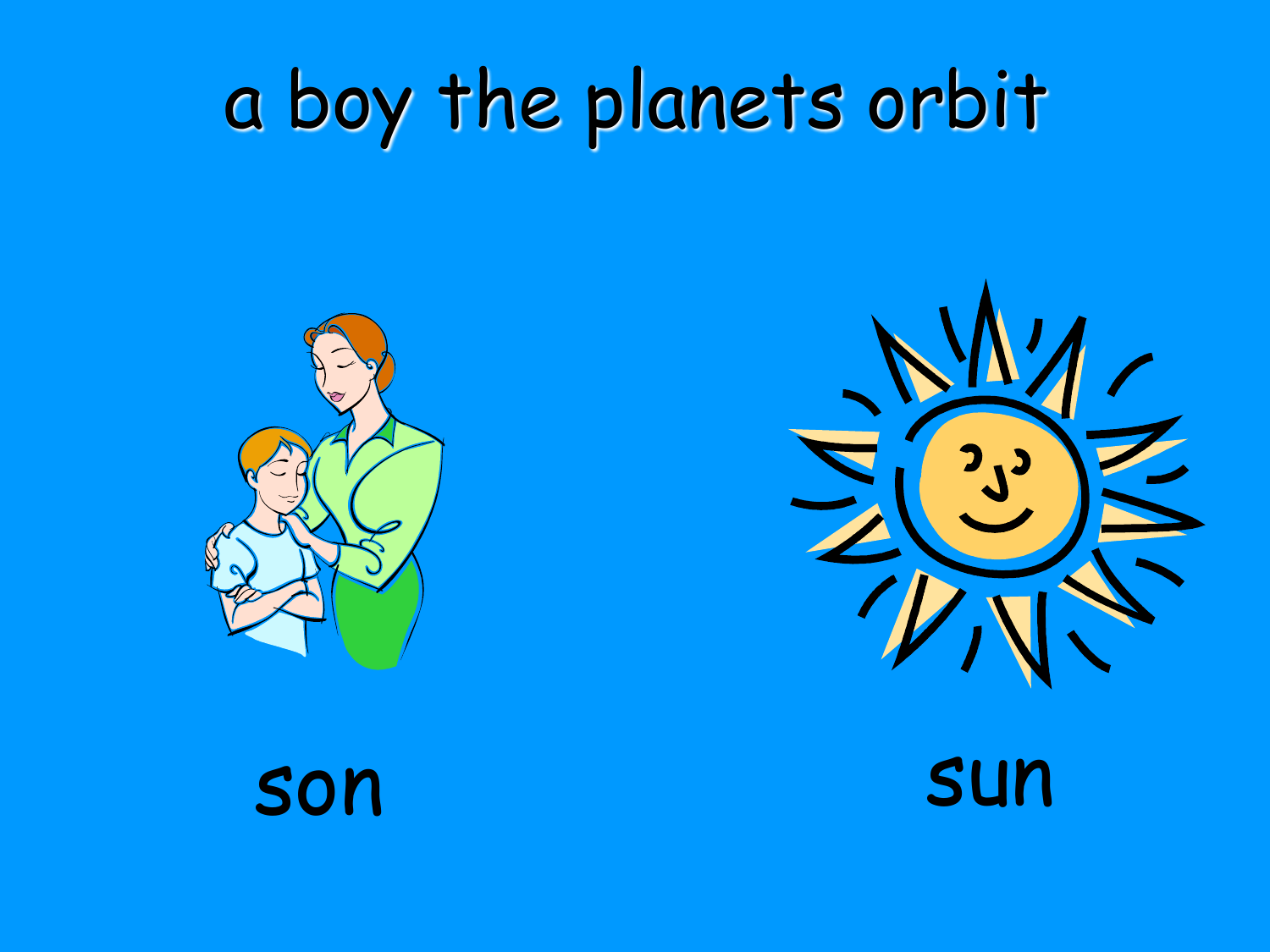## to find how heavy and where the path is





weigh way